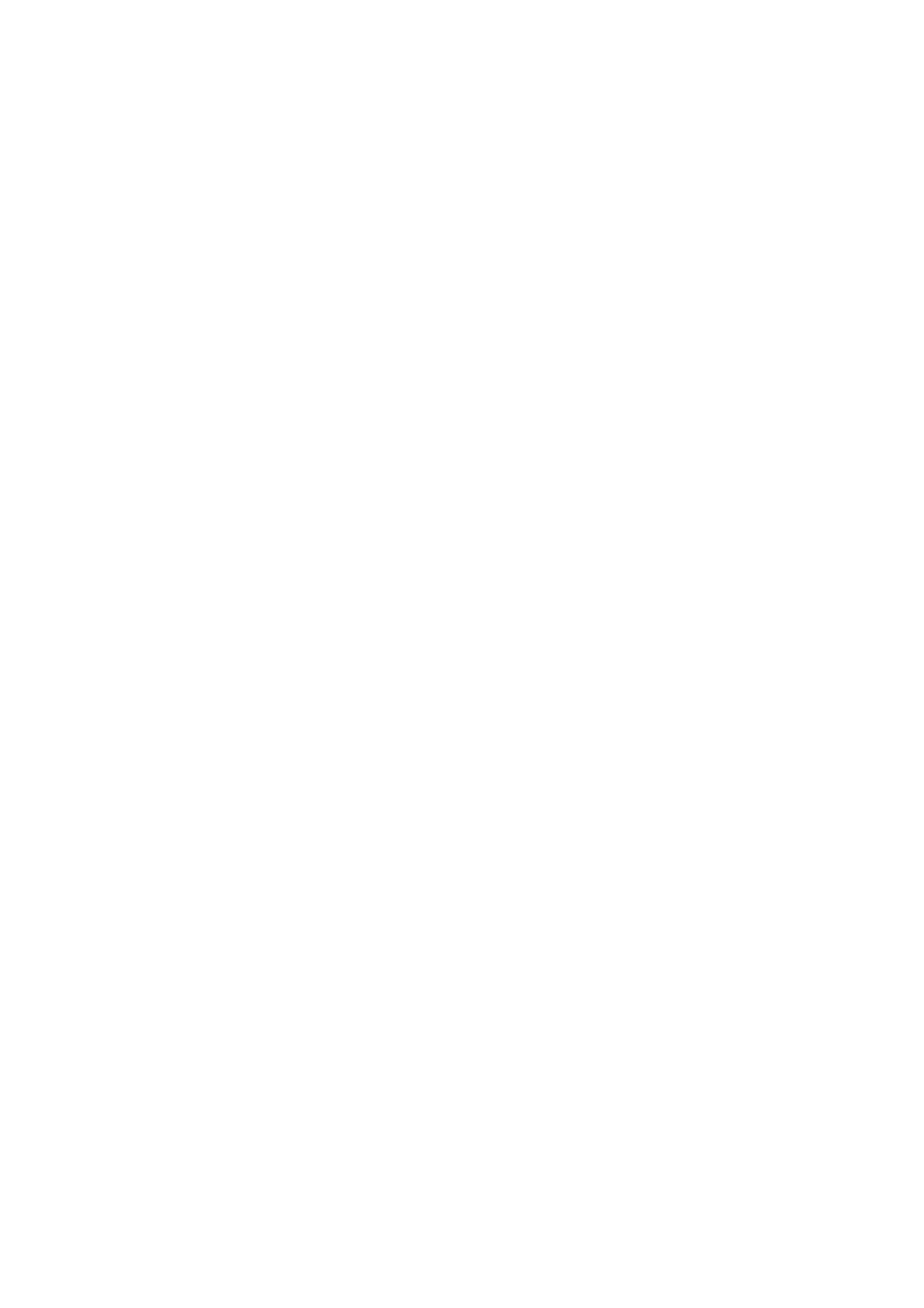# **METHACRYLIC ACID**

CAS No: 79-41-4

EINECS No: 201-204-4

# **SUMMARY RISK ASSESSMENT REPORT**

*Final report, 2002* 

Germany

The risk assessment of methacrylic acid (MAA) has been prepared by Germany on behalf of the European Union.

Contact point:

Bundesanstalt für Arbeitsschutz und Arbeitsmedizin Anmeldestelle Chemikaliengesetz (BauA) (Federal Institute for Occupational Safety and Health – Notification Unit) Friedrich-Henkel-Weg 1-25 44149 Dortmund Germany

Fax: +49 (231) 9071-679 e-mail: chemg@baua.bund.de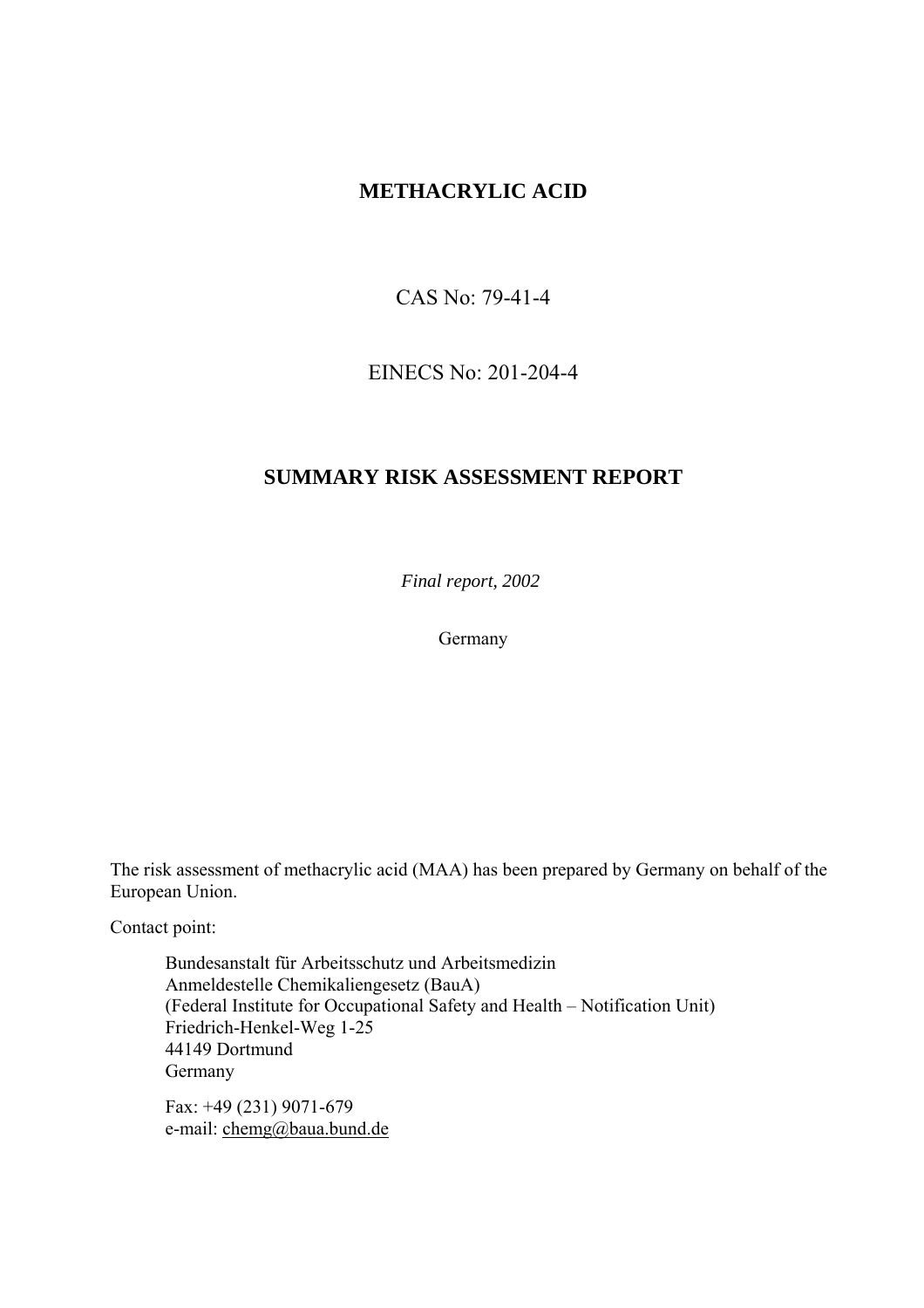#### **Date of Last Literature Search : 1995<br>Review of report by MS Technical Experts finalised: 1999 Review of report by MS Technical Experts finalised:** 1999<br>Final report: 2002 **Final report:**

(The last full literature survey was carried out in 1995 - targeted searches (for example on grouting) were carried out subsequently, and information found through scanning certain sources has also been included).

## **© European Communities, 2002**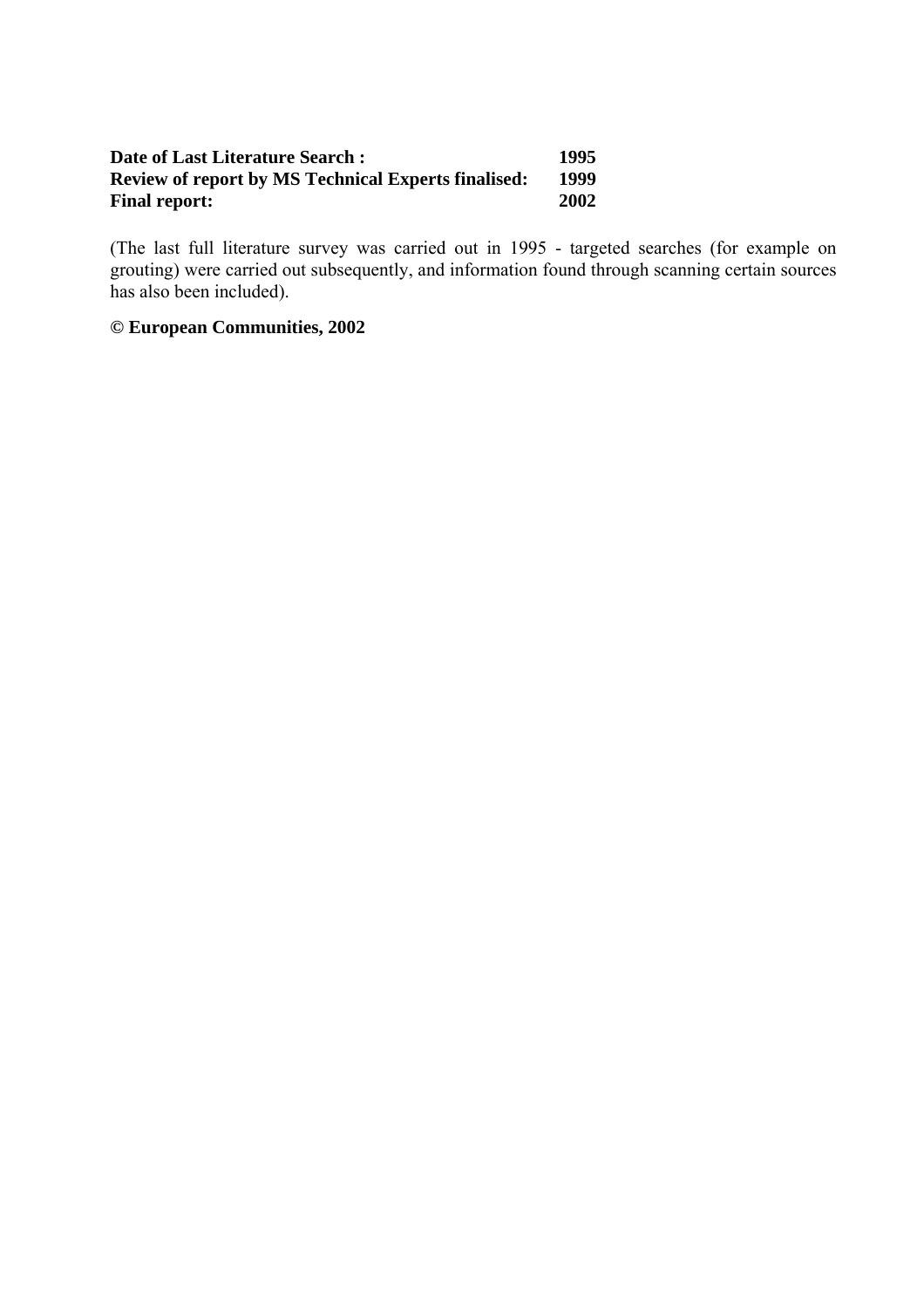# **PREFACE**

This report provides a summary, with conclusions, of the risk assessment report of the substance methacrylic acid that has been prepared by Germany in the context of Council Regulation (EEC) No. 793/93 on the evaluation and control of existing substances.

For detailed information on the risk assessment principles and procedures followed, the underlying data and the literature references the reader is referred to the comprehensive Final Risk Assessment Report (Final RAR) that can be obtained from the European Chemicals Bureau<sup>1</sup>. The Final RAR should be used for citation purposes rather than this present Summary Report.

 $\overline{a}$ 

<span id="page-4-0"></span><sup>1</sup> European Chemicals Bureau – Existing Chemicals – http://ecb.jrc.it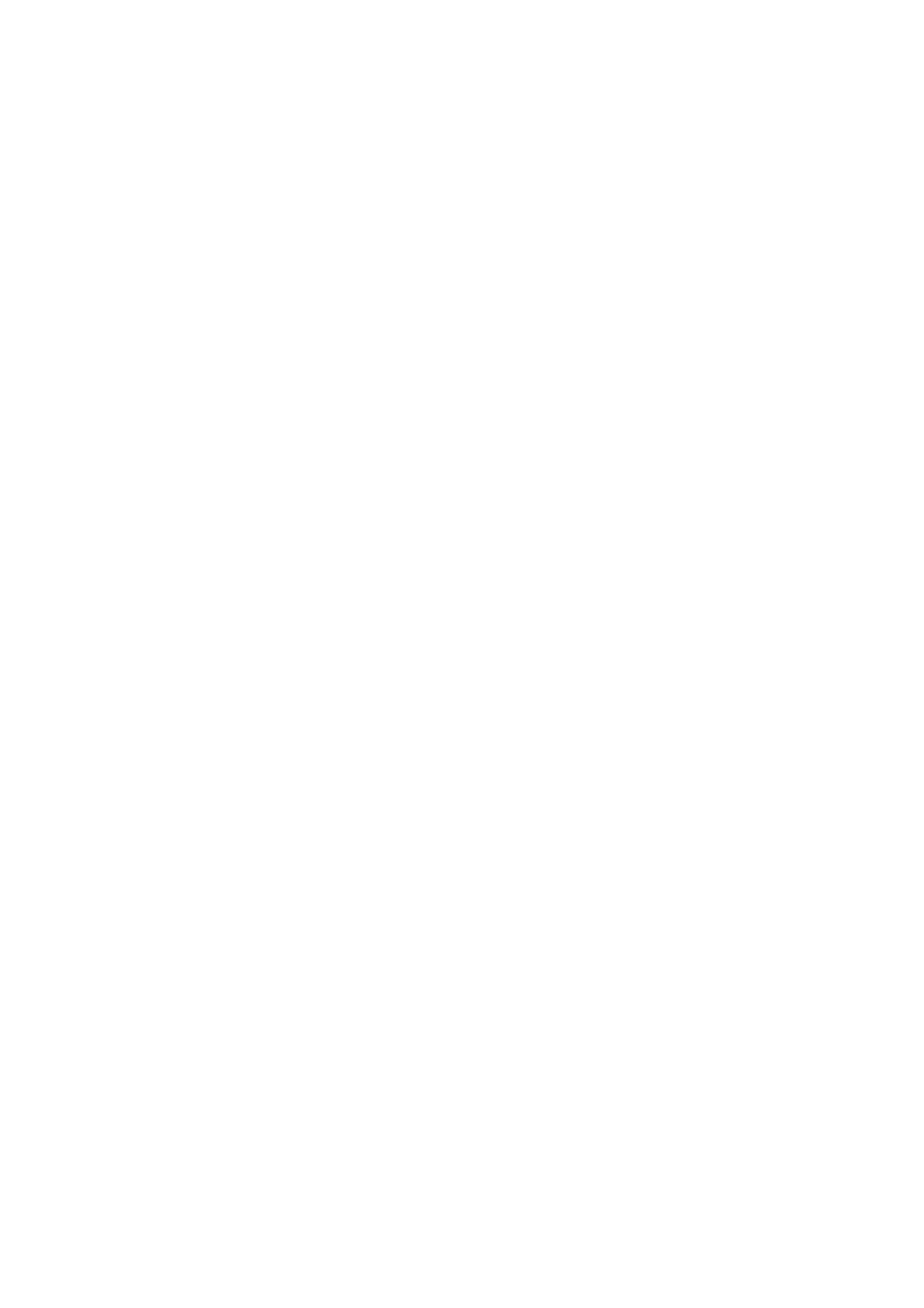# **CONTENTS**

|   |  |  | $\overline{3}$                                                       |
|---|--|--|----------------------------------------------------------------------|
|   |  |  | $\overline{3}$                                                       |
|   |  |  | $\overline{4}$                                                       |
| 2 |  |  | 5                                                                    |
| 3 |  |  |                                                                      |
|   |  |  | 6                                                                    |
|   |  |  | 8                                                                    |
|   |  |  | 9                                                                    |
|   |  |  |                                                                      |
|   |  |  | 10<br>10<br>10<br>12<br>12<br>12<br>13<br>14<br>14<br>15<br>16<br>16 |
| 5 |  |  | 17                                                                   |
|   |  |  | 17                                                                   |
|   |  |  | 17<br>17<br>18                                                       |

# **TABLES**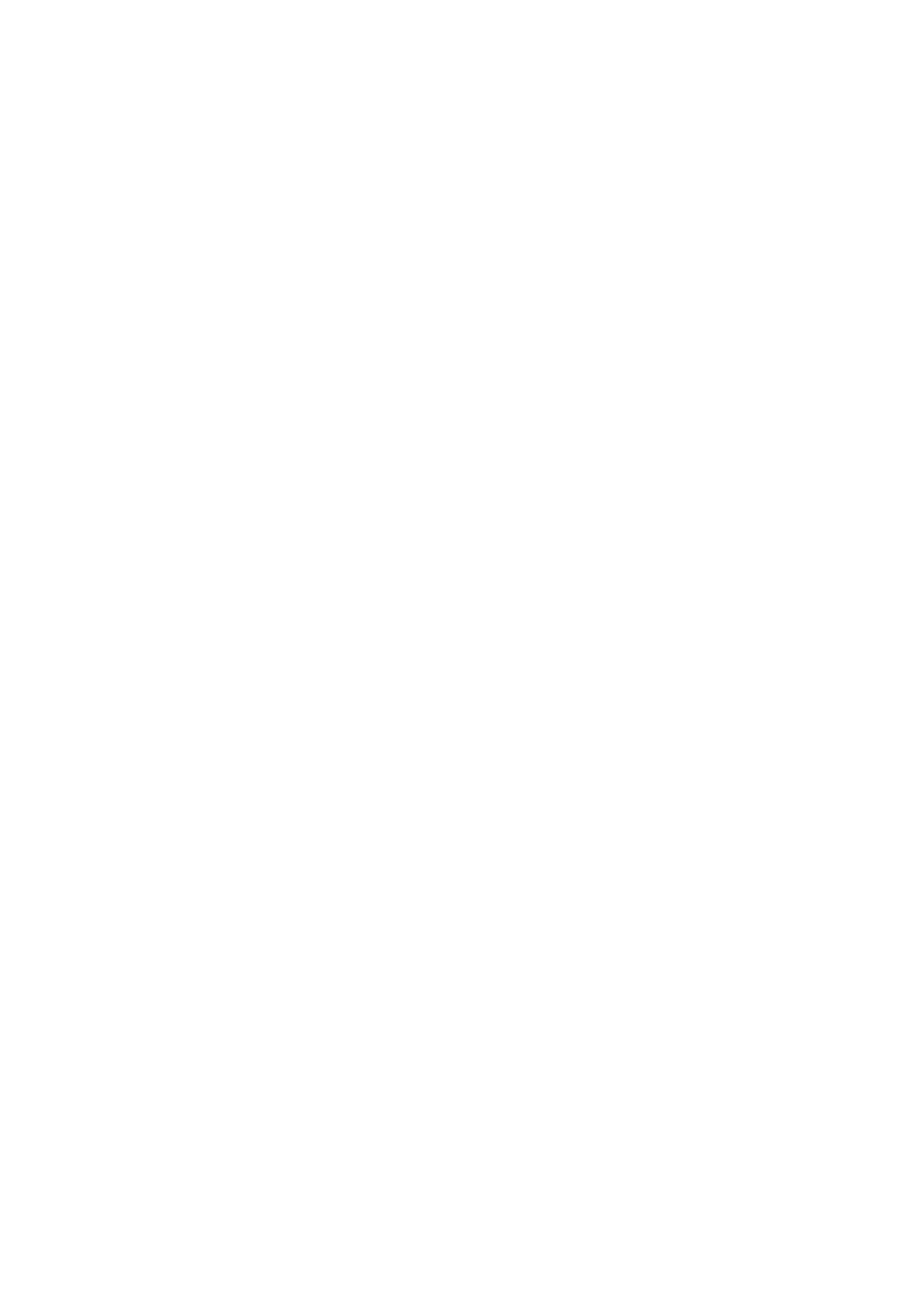# <span id="page-8-0"></span>**1 GENERAL SUBSTANCE INFORMATION**

# **1.1 IDENTIFICATION OF THE SUBSTANCE**

CAS-No.: 79-41-4 EINECS-No.: 201-204-4 Molecular weight: 86.09 g/mol Molecular formula:  $C_4H_6O_2$ Structural formula:

IUPAC name: 2-propenoic acid, 2-methyl Synonyms: methacrylic acid (MAA)<br>Molecular weight: 86.09 g/mol



### **1.2 PURITY/IMPURITIES, ADDITIVES**

| Purity:    | $> 99\%$ w/w                                              |
|------------|-----------------------------------------------------------|
| Impurity:  | $\leq$ 0.3% w/w distilled water                           |
|            | $\leq$ 1.5% w/w various ester adducts                     |
|            | $\alpha$ -hydroxyisobutyrate (traces)                     |
| Additives: | $\leq$ 270 ppm hydrochinone and hydrochinone methyl ether |
|            | (stabilisers)                                             |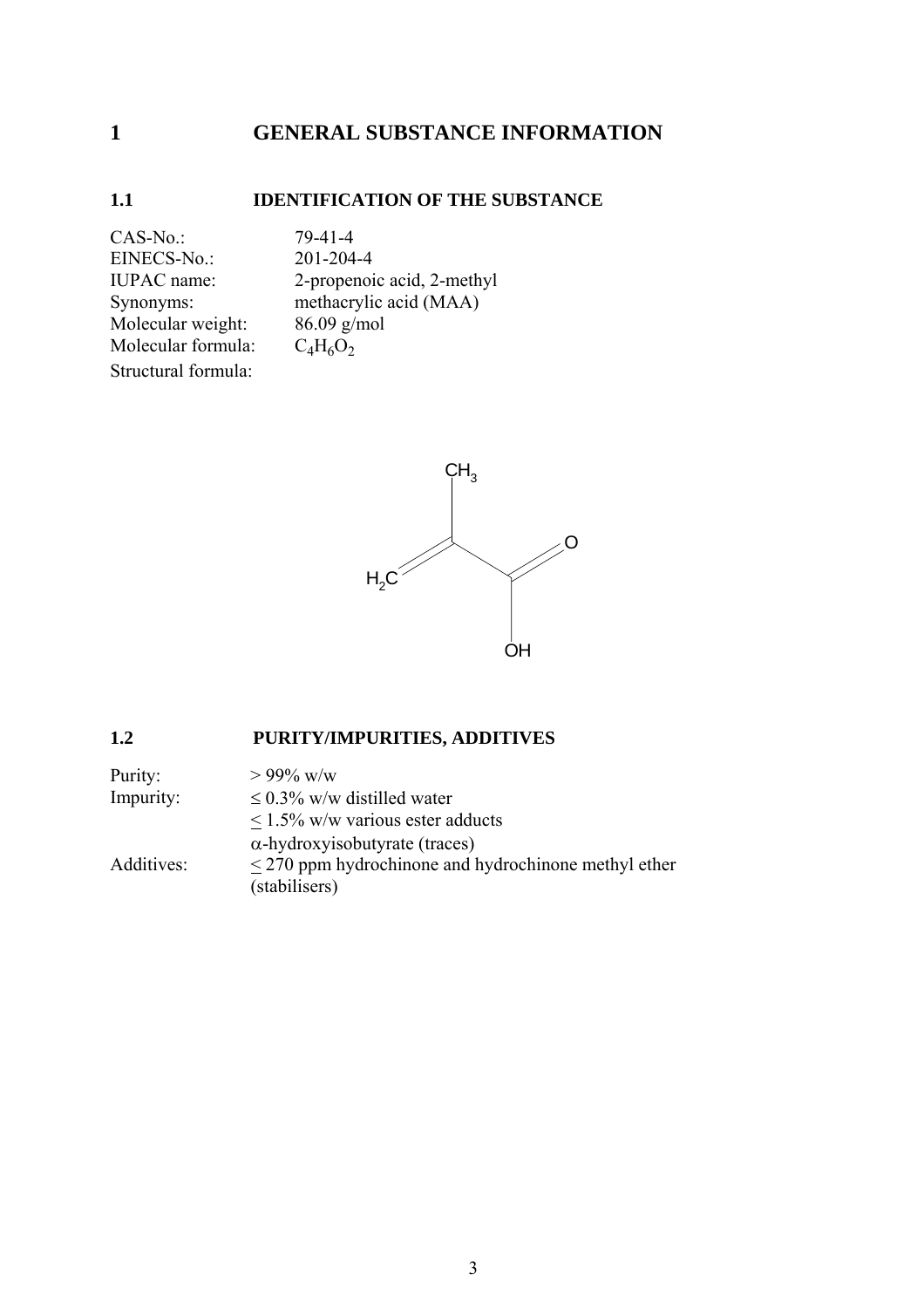| Physical state              | liquid at 20°C                                                        |  |
|-----------------------------|-----------------------------------------------------------------------|--|
|                             |                                                                       |  |
| Melting point               | $14 - 16^{\circ}$ C                                                   |  |
| Boiling point               | 159 - 163°C at 1,013 hPa                                              |  |
| Relative density            | 1.015 at 20 $^{\circ}$ C                                              |  |
| Vapour pressure             | 0.9 hPa at $20^{\circ}$ C                                             |  |
| Surface tension             | $65.9$ mN/m                                                           |  |
| Water solubility            | 89 g/l at 25 °C                                                       |  |
| Dissociation constant       | pKa = 4.66                                                            |  |
| Partition coefficient       | log Pow 0.93 at 22°C<br>log Pow 0.99                                  |  |
| Flash point                 | 77°C (open cup)                                                       |  |
| Flammability                | $365^{\circ}$ C                                                       |  |
| <b>Explosive properties</b> | not explosive                                                         |  |
| Oxidizing properties        | no oxidizing properties                                               |  |
| Henry's law constant        | $0.087 \pm 0.003$ Pa $\cdot$ m <sup>3</sup> $\cdot$ mol <sup>-1</sup> |  |

<span id="page-9-0"></span>**Table 1.1** Physico-chemical properties

#### **1.3 CLASSIFICATION**

 $\overline{a}$ 

Classification according to Annex I of directive 67/548/EE[C2:](#page-9-1)

| Classification: | Xn; R21/22                                                                                                                                                | Harmful in contact with skin and if swallowed |  |  |
|-----------------|-----------------------------------------------------------------------------------------------------------------------------------------------------------|-----------------------------------------------|--|--|
|                 | $C$ ; R35<br>Note D                                                                                                                                       | Corrosive; Causes severe burns                |  |  |
| Labelling:      | C<br>$R: 21/22-35$                                                                                                                                        | S: $(1/2-)26-36/37/39-45$                     |  |  |
|                 | Concentration limits: $C \ge 25\%$ ; C; R21/22-35<br>$10\% \le C < 25\%$ ; C; R35<br>$5\% \leq C \leq 10\%$ ; C; R34<br>$1\% \le C < 5\%$ ; Xi; R36/37/38 |                                               |  |  |

According to the data presented below and to the criteria of the Directive 92/21/EEC, methacrylic acid has not to be classified as dangerous to the environment.

<span id="page-9-1"></span><sup>&</sup>lt;sup>2</sup> The classification of the substance is established by Commission Directive 2001/59/EC of 6 August 2001 adapting to the technical progress for the 28<sup>th</sup> time Council Directive 67/548/EEC on the approximation of the laws, regulations and administrative provisions relating to the classification, packaging and labelling of dangerous substances (OJ L 225, 21.8.2001, p.1).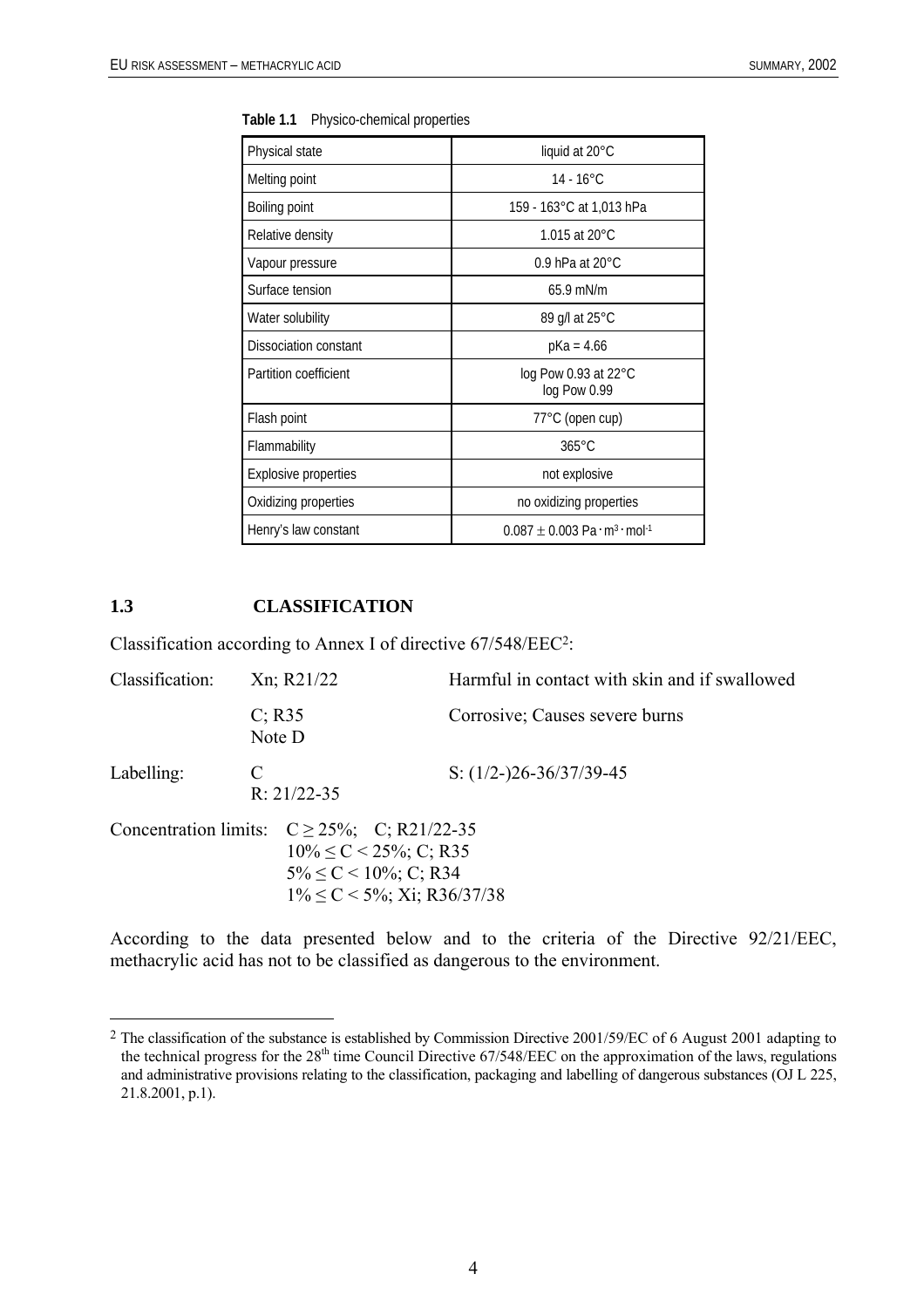# <span id="page-10-0"></span>**2 GENERAL INFORMATION ON EXPOSURE**

At six sites in the European Union methacrylic acid (hereafter referred to as MAA) is produced at tonnages of  $> 1,000$  t/a, i.e. the maximum production volumes per site are between 5,000 up to 50,000 t/a.

Taking into account the actual production volumes or production capacities provided by four producers and the upper value of the ranges given by the remaining companies in IUCLID, a total production volume of 40,000 tons is calculated. As up to 5,000 t/a are known to be imported to the EU, 45,000 t/a are assumed to be available in the European market.

MAA is used as an internal and external intermediate in the chemical industry for the production of methacrylic acid esters and as a co-monomer in different kinds of polymers. One main use of MAA is in the preparation of ethyl methacrylate and higher homologues by direct esterification. About 50 to 60 % of the MAA produced is converted into different types of esters (industrial category: chemical industry  $=$  IC 3). Most of these esters are used for the production of polymers, as it is the case for the free acid (industrial category: polymers industry = IC 11). MAA is used as a monomer in the preparation of carboxylated polymers and emulsion polymers for paints, adhesives and textile applications.

Approximately 2/3 of the total production quantity is sold to customers and not processed at the production sites.

MAA is predominantly produced via the acetone cyanohydrine route involving hydrolysis of methacrylamide sulphate. In another less important production process ethylene is used as feed stock producing MAA through an oxosynthesis by reaction of ethylene with formaldehyde and oxygen.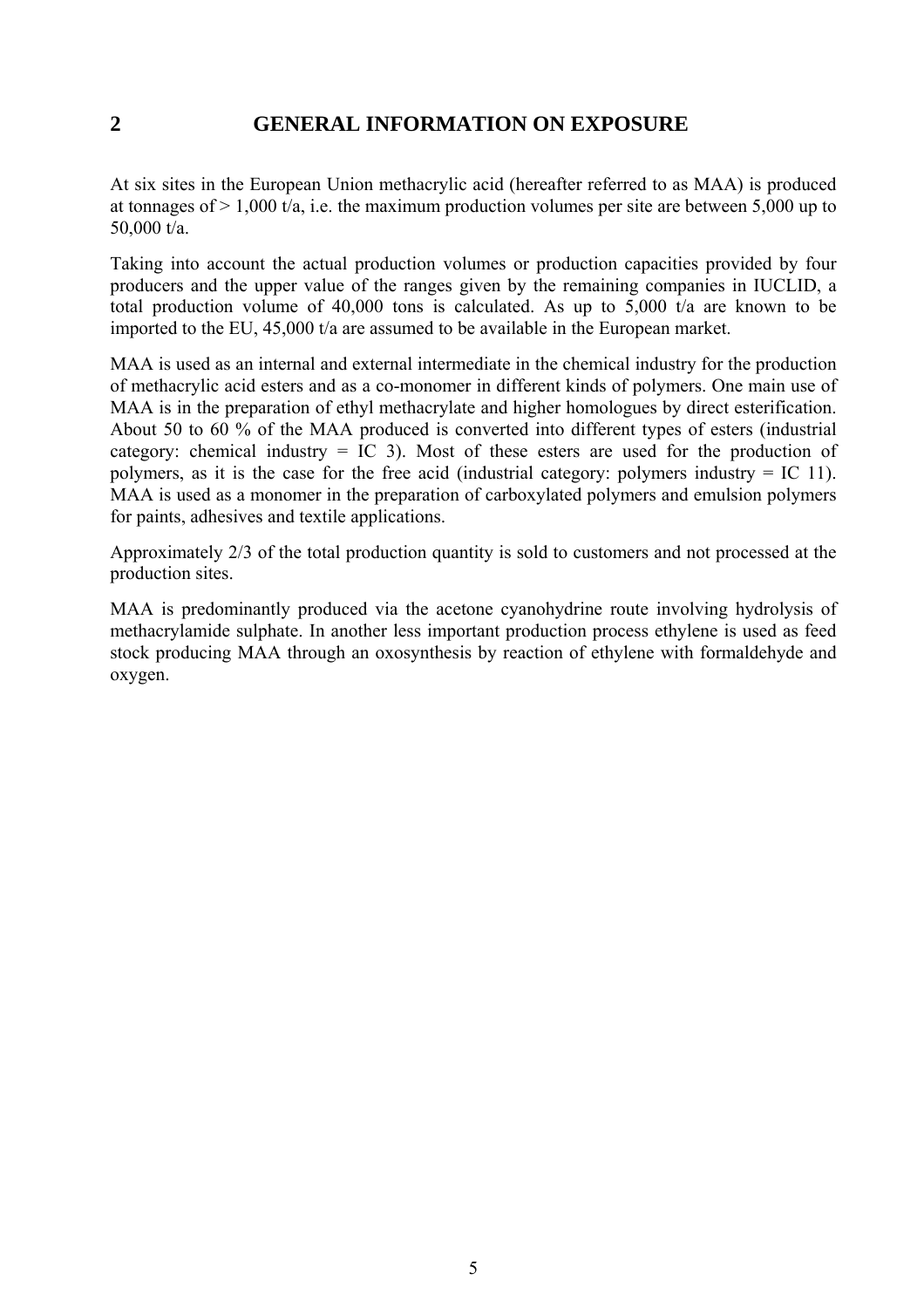# <span id="page-11-0"></span>**3 ENVIRONMENT**

### **3.1 ENVIRONMENTAL EXPOSURE**

Releases of MAA into the environment are to be expected during production and processing with wastewater and, to a lesser extent, exhaust gases. Regarding the formulation step relevant releases may occur during the formulation of polymer dispersions.

Further releases are expected through residual monomeric MAA contents in the final products. The residual monomer content of polymers manufactured from MAA and other monomers is expected to be between 0.001 and 0.4%.

From the use of a grouting agent containing hydroxyethylmethacrylate releases of MAA to the hydrosphere occur via drainage water.

Direct releases to agricultural or natural soil are not expected.

The environmental behaviour of MAA is determined by the following characteristics:

- the estimated atmospheric half-life is approximately 11 hours,
- MAA is readily biodegradable and stable to hydrolysis,
- evaporation from surface water is not an important fate process.
- the average  $K_p$  value of 0.5 l/kg indicates no relevant adsorption onto sediment or soil.

Based on the physico-chemical properties of MAA, the hydrosphere is the preferred target compartment and neither relevant bioaccumulation nor geoaccumulation is expected. In wastewater treatment plants (WWTPs) 87.4% of the substance is estimated to be removed predominantly by biodegradation.

Predicted Environmental Concentrations (PECs) are calculated for the local aquatic environments of the production and processing sites using all site-specific information available. Data gaps are filled with the default values proposed in the Technical Guidance Document (TGD). The resulting concentrations are in the range of 0.3 to 4 µg/l with the exception of one production site where no wastewater treatment plant is installed. For this site realistic worst-case PEC calculations of 80 to 220 ug/l are performed on the basis of measured effluent concentrations and estimated site-specific dilution factors.

MAA is also used as an external intermediate, i.e. considerable quantities are sold within the EU to non-producers/importers for processing at sites different from those considered above. A default calculation for external esterification at a fictitious site gives a PEC of 2.8 µg/l.

Besides the ester production the manufacturing of polymers is the main application area for MAA. From dry polymerisation no relevant releases with wastewater into the aquatic compartment have to be assumed. For wet polymerisation a default calculation according to the TGD results in a PEC of 66  $\mu$ g/l.

Due to actual data provided by Industry it is possible to supplement the generic scenario by specific information on this downstream use. The volumes of MAA applied for wet polymerization were provided for 28 European sites covering a total annual amount of 8,120 t MAA. For four sites covering a total amount of approximately 775 t/a, zero release to the hydrosphere had been confirmed as a wastewater reutilization/recycling system is employed.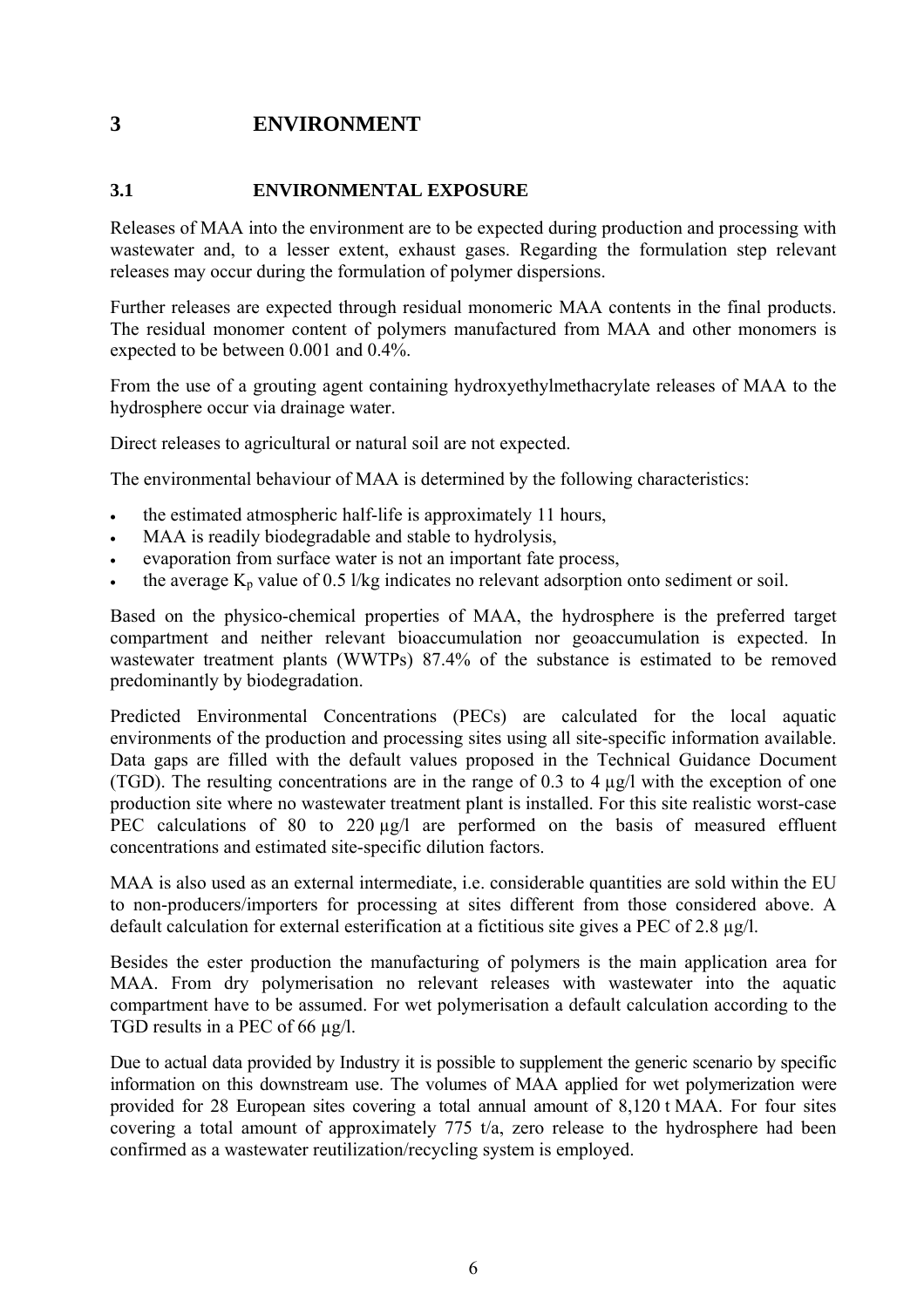For all remaining sites where more than 100 t MAA are known to be annually handled, the calculated PECs based on the site-specific volumes, site-specific information on wastewater treatment and dilution, as far as available, and default release factors are in the range of 0.2 to 147 µg/l.

Additional exposure assessments are performed for the formulation of paints and for paper recycling, because the polymer emulsions and the paper coatings may contain residual monomeric MAA. For both scenarios PEC values of around 1  $\mu$ g/l are calculated.

The private use of paints seems not to be a relevant path of exposure because only small amounts of residual monomeric MAA (at maximum 6 t/a) are handled annually for this kind of wide dispersive use. Therefore a quantitative local exposure assessment is not performed.

No monitoring data in the aquatic environment are available.

MAA measurements had been performed in the drainage water from a tunnel construction site during the application of a grouting agent containing hydroxyethylmethacrylate. High concentrations of MAA were found in the drainage water during injection of the product and the resulting PEC in the local aquatic environment is estimated to be up to 204 µg/l based on the measured concentration in the drainage water and site-specific dilution factors.

For the sediment compartment no PEC-estimation is performed, because relevant adsorption of MAA onto sediment is not expected.

For the atmosphere one generic PEC estimation representing a realistic worst case for production and external processing as well as for dry and wet polymerisation processes by downstream users is performed. A local release amount of 1 t/a is estimated using the respective emission factors proposed in the TGD and this results in a concentration in air in the vicinity of the site of  $0.9 \,\mu g/m^3$ .

Local exposure of the atmosphere from the manufacturing, formulation and use of polymers is expected to be significantly below the generic emissions calculated above for the handling of the monomer and therefore additional quantification is not necessary.

The release of MAA to soil is expected to occur through atmospheric deposition after local release to the atmosphere. The input through sludge application on agricultural soil is considered negligible, as MAA does not partition to a significant extent to sewage sludge in the WWTP.

From the total annual deposition in the vicinity of the generic site the maximum equilibrium concentration in soil is calculated according to the procedure proposed in the TGD. The resulting bulk concentration in soil (natural soil and agricultural soil) is 0.12 µg/kg ww, the respective porewater concentration is 0.2 µg/l.

The regional background concentrations calculated according to EUSES are low and do not contribute to a significant extent to the local concentrations. The values are:

| <b>PECregional</b> <sub>aquatic</sub>            |     | $0.14 \,\mu g/l$        |
|--------------------------------------------------|-----|-------------------------|
| $\rm PEC$ regional <sub>air</sub>                |     | $0.1$ ng/m <sup>3</sup> |
| <b>PECregional</b> <sub>agr soil</sub>           | $=$ | 3 ng/kg ww              |
| <b>PECregional</b> <sub>agr soil porewater</sub> | =   | $5$ ng/l                |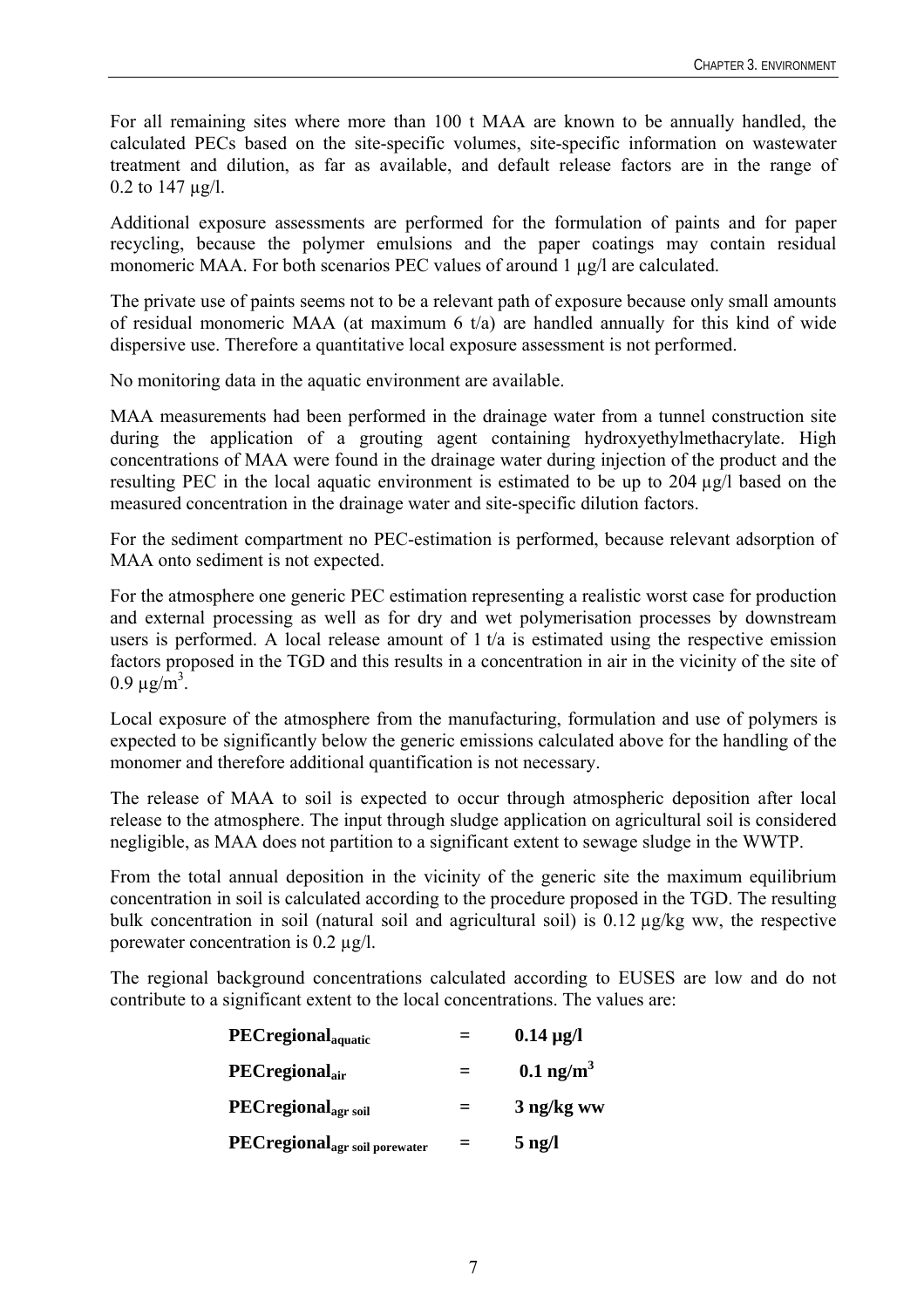#### <span id="page-13-0"></span>**3.2 EFFECTS ASSESSMENT**

For fish only results from acute test are currently available, the most sensitive value, a 96-h  $LC_{50}$ of 85 mg/l is recorded for *Oncorhynchus mykiss*.

For invertebrates acute and long-term studies on *Daphnia magna* had been conducted and the most relevant value is a 21-d NOEC of 53 mg/l.

Conflicting test results are available for MAA algae toxicity with *Selenastrum capricornutum*: in a study conducted in 1990 according to US-EPA/ASTM protocols, an  $EC_{50}$  of 0.59 mg/l and a NOEC of 0.38 mg/l were derived for reduction of biomass after 96 hours test duration. A more recent and well documented investigation from 1999 according to OECD testing guideline 201 revealed about 25-fold higher effect concentrations. After careful evaluation it is concluded, that some unknown experimental particulars of the older study are regarded as a cause for considerably increased MAA toxicity. Since these experimental particulars could neither be identified nor be reproduced, the results are not used for PNEC derivation on a weight of evidence basis. From the number of EC values reported for the various test runs of the recent study from 1999 an  $E_{growthrate}C_{10}$  of 8.2 mg/l from the closed vessel test run is considered as most relevant.

For the determination of the Predicted No Effect Concentration (PNEC) this  $EC_{10}$  is regarded as a long-term NOEC test result, according to the TGD. An assessment factor of 50 is proposed for a data basis like the one available for MAA and a  $PNEC_{aquad}$  of 164  $\mu$ g/l is derived.

For microorganisms a cell multiplication inhibition test (German standard guideline) was performed with *Pseudomonas putida*. In a neutralized medium an EC<sub>50</sub> value of 270 mg/l and an  $EC_{10}$  of 100 mg/l (nominal) were measured after 16.5 hours. According to the TGD to determine the PNECmicroorganisms an assessment factor of 1 is applied to the NOEC-value for specific bacteria and therefore the PNECmicroorganisms is set at 100 mg/l.

There are no experimental results with benthic organisms available and there is no need for performing an indicative quantitative risk assessment for the sediment compartment, because MAA shows no relevant adsorption and there are no monitoring data on MAA-concentrations in sediment available.

It is not possible to derive a PNEC for the atmospheric compartment due to the lack of experimental data.

Data on effects to terrestrial organisms are not available. In an indicative risk assessment for the soil compartment, the aquatic PNEC of 164 µg/l can be used and compared to the concentration in soil pore water.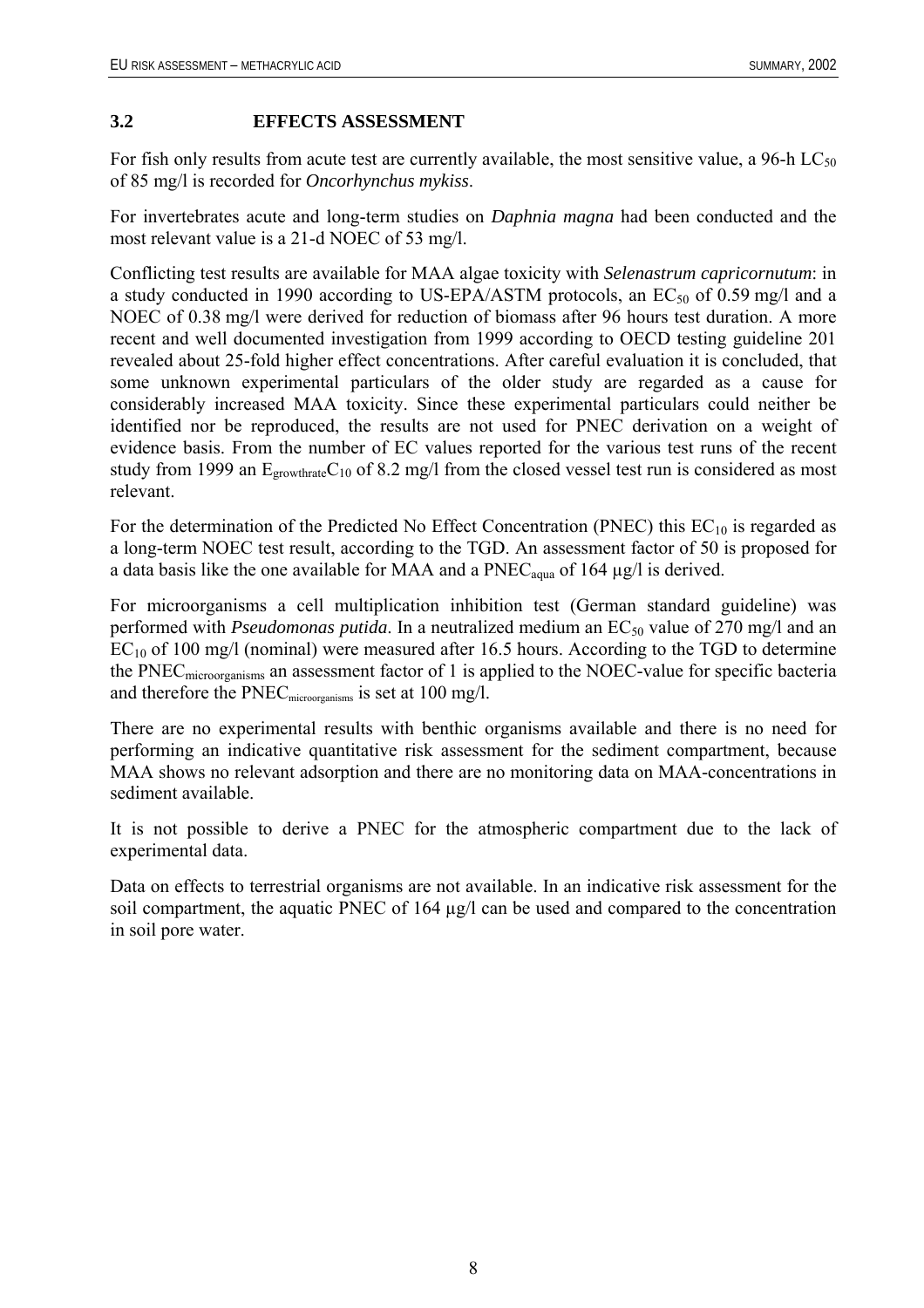### <span id="page-14-0"></span>**3.3 RISK CHARACTERISATION**

The possible risks to microorganisms in wastewater treatment plants are evaluated for municipal and industrial facilities. For all considered scenarios the PEC/PNEC ratios are below one and a risk to microorganisms in the WWTPs is not expected (**conclusion (ii)**).

For surface waters, a comparison between PEC and PNEC for all relevant exposure scenarios is performed. Only for one production site a risk for the local aquatic environment is identified on the basis of measured effluent concentrations from 1998 and estimated site-specific dilution factors. The company indicated that further emission reducing measures are under way and effluent measurements are continued. From the available monitoring results for 1999 (January to October) it can be seen that effluent concentrations leading to PECs higher than the PNEC were only measured during two weeks in 1999. Therefore, it can be assumed that the identified risk is adequately handled and the indicated improvements of the emission situation at this site are further monitored (**conclusion (ii)**).

During the use of a grouting agent containing hydroxyethylmethacrylate high concentrations of MAA are released via the drainage water and a risk for the local aquatic environment has to be deduced. The exposure assessment was based on measured concentration at a tunnel construction site leading to a PEC/PNEC-ratio slightly above 1. A quantitative extrapolation to other construction sites seems not possible, but similar conditions might be anticipated. Data improvement is not the proposed option, because an environmentally safe handling of the grouting agent has to be achieved independent of the local circumstances. Therefore, risk reduction measures at Community level are recommended (**conclusion (iii)**).

From the current manufacturing and use of MAA no risk for the sediment compartment is expected (**conclusion (ii)**).

Due to the fast atmospheric photooxidation and the low resulting concentrations in air, adverse effects on organisms and abiotic effects upon the atmosphere, like global warming and ozone depletion are not expected from MAA **(conclusion (ii)**).

From an indicative risk assessment for the soil compartment no risk is deduced for the present data configuration and there is no need for further testing and/or gathering of exposure information (**conclusion (ii)**).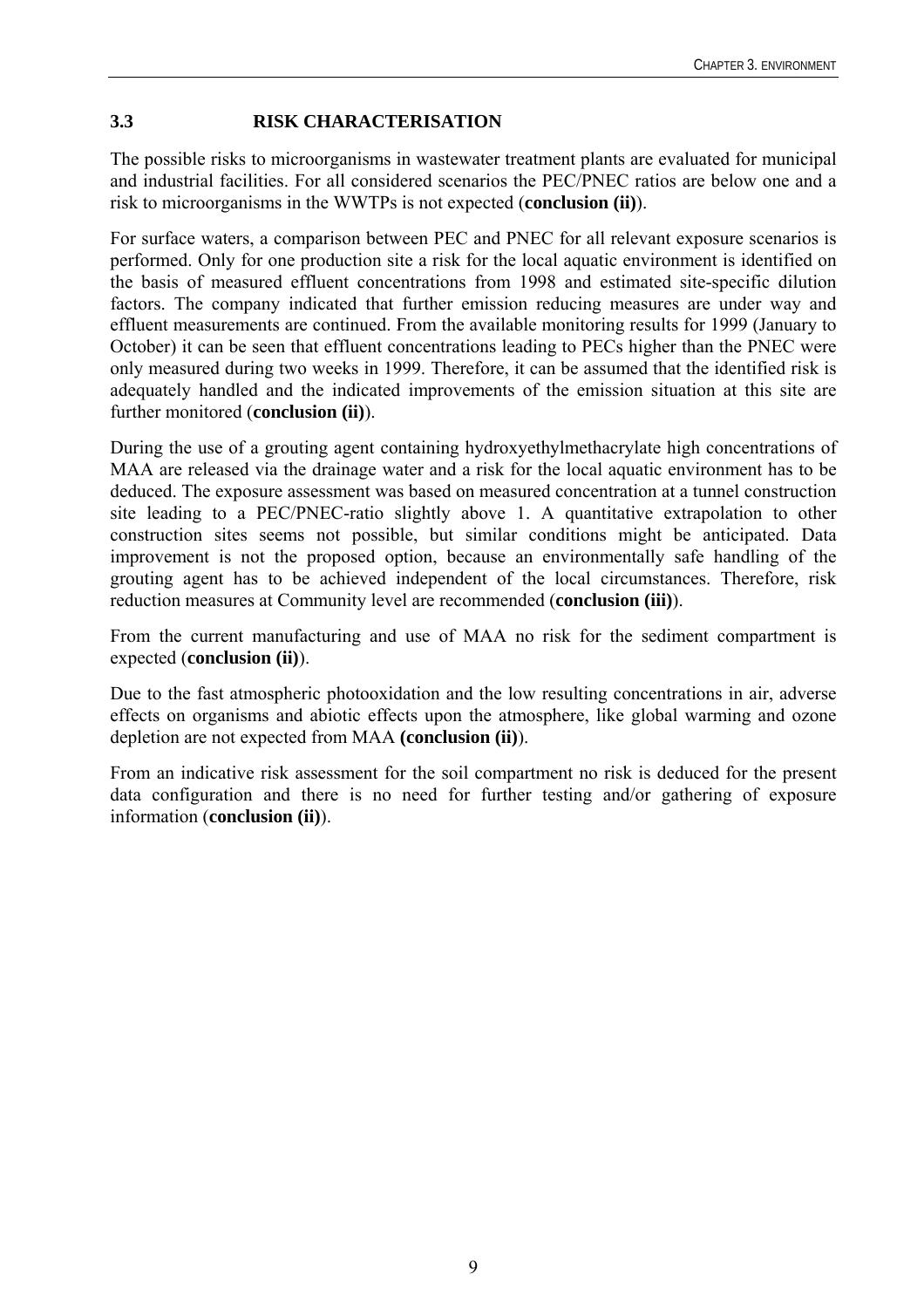# <span id="page-15-0"></span>**4 HUMAN HEALTH**

# **4.1 HUMAN HEALTH (TOXICITY)**

## **4.1.1 Exposure Assessment**

#### **4.1.1.1 Occupational Exposure**

Methacrylic acid (MAA) is primarily used as a chemical intermediate which is further processed to methacrylic esters, homo- and copolymers. Moreover the substance is used in reactive adhesive preparations (one (anaerobic)- and two-package polymerization adhesives).

The occupational exposure limit for methacrylic acid is 70 mg/m<sup>3</sup> (20 ml/m<sup>3</sup>) in Denmark, Belgium, France, Norway, Sweden, the UK, the USA and Australia. In Sweden, the short-term exposure limit is 100 mg/m<sup>3</sup> (30 ml/m<sup>3</sup>) and in the UK 140 mg/m<sup>3</sup> (40 ml/m<sup>3</sup>).

Occupational exposure scenarios in the chemical industry, in the industrial area and in skilled trade have to be considered.

The exposure assessment is based on measured data (limited), expert judgement and estimations according to the EASE model.

With regard to exposure via inhalation, exposure to methacrylic acid in vapour form has to be considered. Concerning dermal exposure immediate skin contact with the corrosive substance and with corrosive preparations ( $\geq$  5 % MAA) is only assumed by single contacts. During handling of non-corrosive preparations (< 5 % MAA) frequent immediate contact has to be taken into consideration.

For tunnelling and sewer processes the use of methacrylate ester compounds as grouting agents is known. MAA is assumed to be formed from the hydroxyethylesters in alkaline milieu. Taking into account the available information exposure via inhalation to mist and vapour and dermal exposure are regarded to be of minor relevance for workers.

The results for the different scenarios are summarised in **Table 4.1**.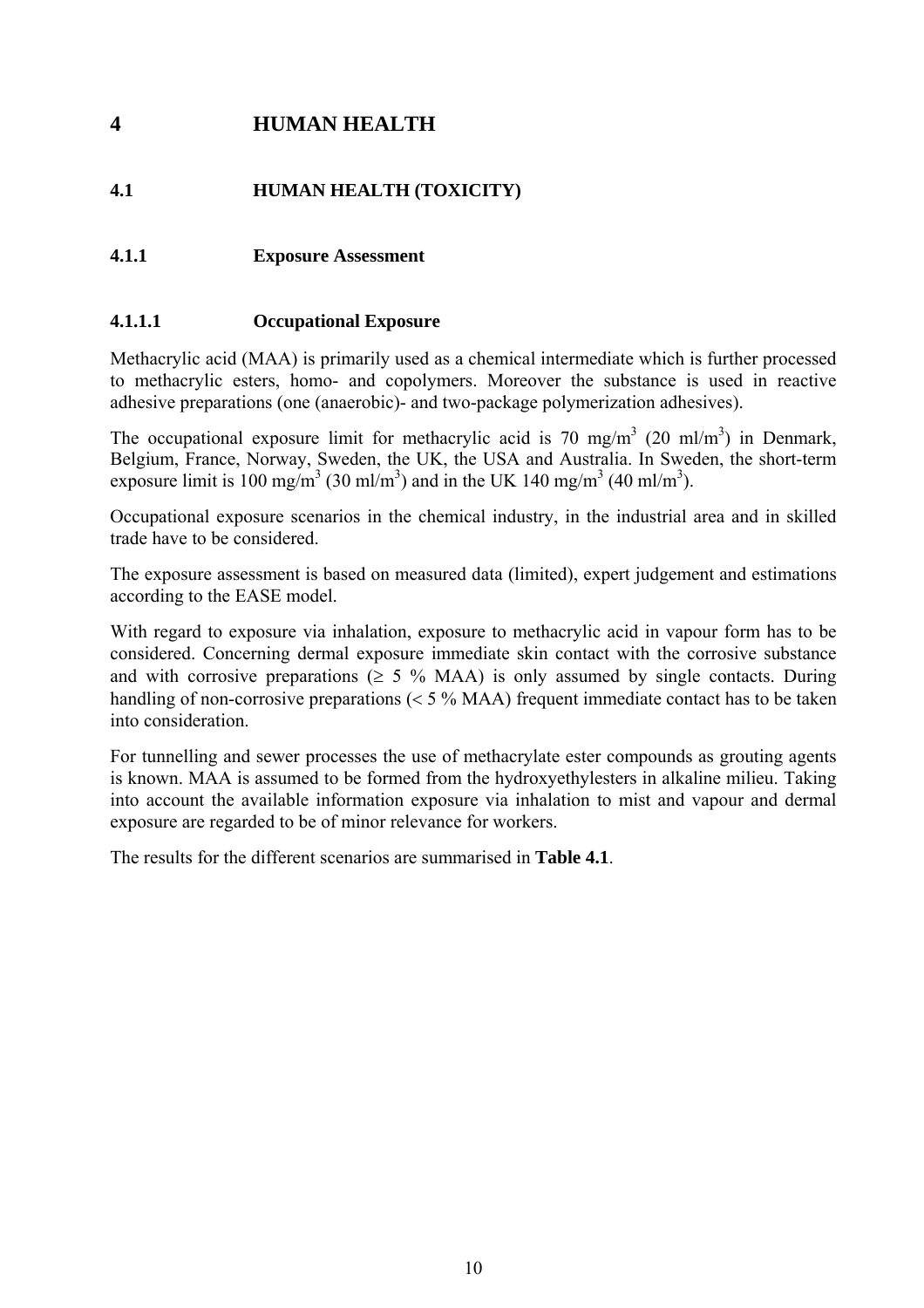| Area of production<br>and use                                          |                                                                                   | Inhalative exposure                                         |                                             | Dermal exposure                    |                             |
|------------------------------------------------------------------------|-----------------------------------------------------------------------------------|-------------------------------------------------------------|---------------------------------------------|------------------------------------|-----------------------------|
|                                                                        | Duration and<br>frequency                                                         | <b>Exposure level shift</b><br>average [mg/m <sup>3</sup> ] | Exposure level<br>[mg/cm <sup>2</sup> /day] | Exposed area<br>[cm <sup>2</sup> ] | Shift average<br>[mg/p/day] |
| Chemical industry                                                      |                                                                                   |                                                             |                                             |                                    |                             |
| 1) Production and further                                              | shift length / daily                                                              | 5.61                                                        | low                                         |                                    | low <sup>1</sup>            |
| processing as a<br>chemical intermediate                               | single contacts                                                                   | ---                                                         | $0 - 0.1$                                   | 420<br>(palms of 2 hands)          | $0 - 42$ <sup>2)</sup>      |
|                                                                        | short term /<br>not daily                                                         | 233<br>(short term)                                         | ---                                         | $ -$                               | ---                         |
| 2) Manufacture of<br>adhesives (up to 12%                              | assumed 2h / daily                                                                | $0.5 - 2.754$                                               | low                                         | ---                                | low <sup>1</sup>            |
| MAA)                                                                   | single contacts                                                                   | $\overline{\phantom{a}}$                                    | $0 - 0.1$                                   | 420<br>(palms of 2 hands)          | $0 - 42$ <sup>2)</sup>      |
| Industrial area: production of preparations                            |                                                                                   |                                                             |                                             |                                    |                             |
| 3) Manufacture of<br>adhesives (up to 12%<br>MAA)                      | assumed 2 h / daily                                                               | $0.5 - 2.75$ <sup>4)</sup><br>$9 - 455$                     | low                                         |                                    | low <sup>1</sup>            |
|                                                                        | single contacts                                                                   |                                                             | $0 - 0.1$                                   | 420<br>(palms of 2 hands)          | $0 - 42$ <sup>2)</sup>      |
| Industrial area: use                                                   |                                                                                   |                                                             |                                             |                                    |                             |
| 4) Use of adhesives<br>(up to 12% MAA)                                 |                                                                                   |                                                             |                                             |                                    |                             |
| $a) \geq 5\%$ methacrylic acid<br>(proposed labelling as<br>corrosive) | assumed shift length,<br>daily                                                    | $2 - 114$<br>365                                            | low                                         |                                    | low <sup>1</sup>            |
|                                                                        | single contacts                                                                   |                                                             | $0 - 0.01$                                  | 210 (fingers)                      | $0 - 2.1$ <sup>2)</sup>     |
| b) <5% methacrylic acid<br>(not labelled as<br>corrosive)              | contact level<br>intermittent / assumed<br>shift length, daily                    | $2 - 114$<br>365                                            | $0.005 - 0.05$                              | 210 (fingers)                      | $1 - 10.5^{2}$              |
| <b>Skilled trade</b>                                                   |                                                                                   |                                                             |                                             |                                    |                             |
| 5) Use of adhesives<br>(up to 12% MAA)                                 |                                                                                   |                                                             |                                             |                                    |                             |
| $a) \geq 5\%$ methacrylic acid<br>(proposed labelling as<br>corrosive) | assumed shorter than<br>shift length, not daily                                   | $< 36$ <sup>1)</sup>                                        | low                                         |                                    | low <sup>1</sup>            |
|                                                                        | single contacts                                                                   |                                                             | $0 - 0.01$                                  | 210 (fingers)                      | $0 - 2.12$                  |
| $b$ ) < 5% methacrylic acid<br>(not labelled as<br>corrosive)          | contact level<br>intermittent, assumed<br>shorter than shift<br>length, not daily | $< 36$ <sup>1)</sup>                                        | $0.005 - 0.05$                              | 210 (fingers)                      | $1 - 10.52$                 |

### <span id="page-16-0"></span>**Table 4.1** Summary of exposure data

1) expert judgement

2) EASE

3) workplace management

4) EASE with LEV

5) EASE without LEV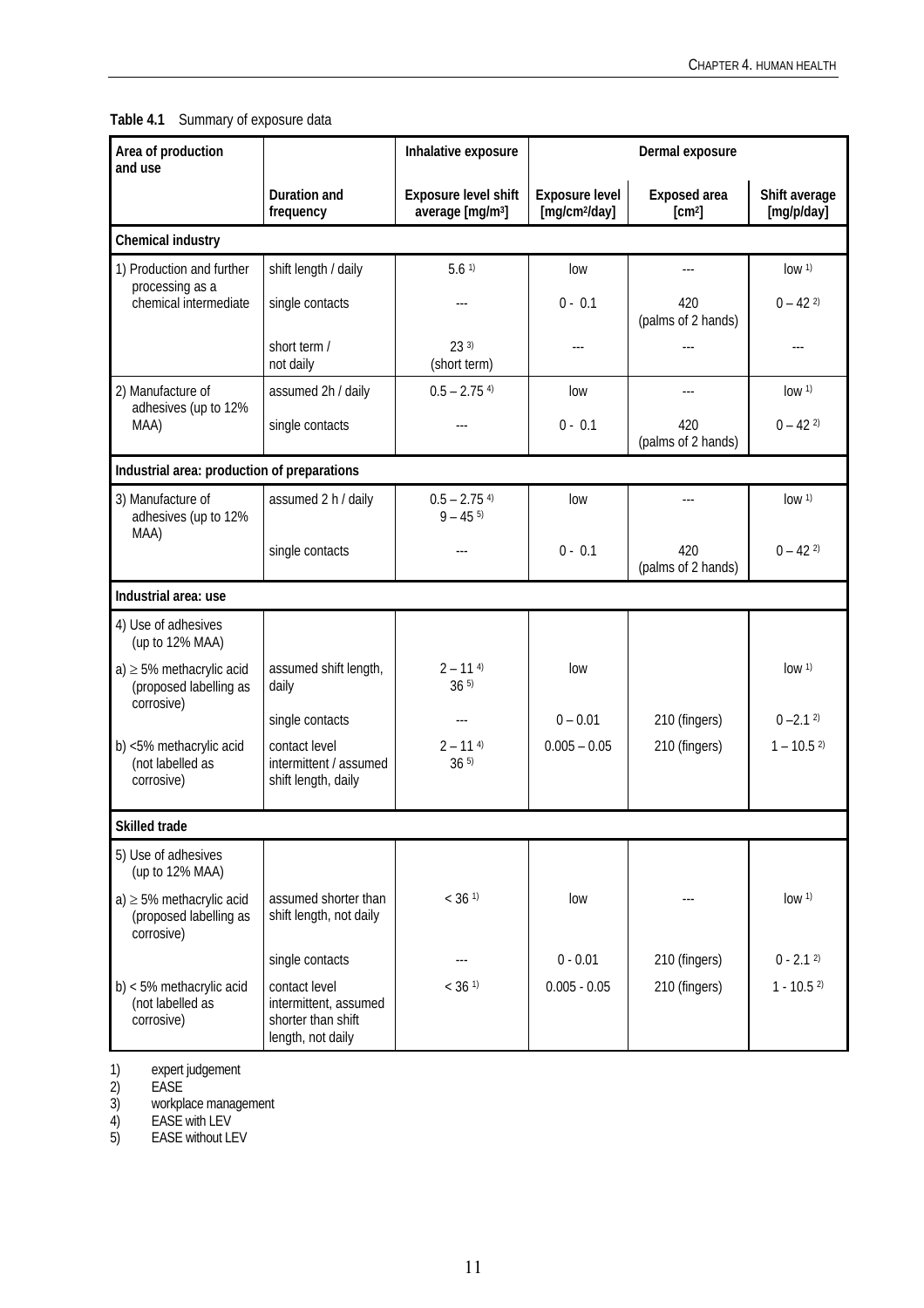#### <span id="page-17-0"></span>**4.1.1.2 Consumer exposure**

Polymers manufactured with methacrylic acid as co-monomer are used in consumer products. Using dispersion paints, lacquers and 2-component adhesives consumers may be exposed only to residual monomers.

#### Dispersion paints

Assuming the use of dispersion paints 6 events/year with 13.6 kg/event results in an average inhalation concentration per event of 0.5 mg/m<sup>3</sup>. The dermal exposure via skin ( $\sim 0.07$ mg/event) and from vapours ( $\sim 0.13$  µg/event) is considered to be negligible. Thus, the total internal dose rate was calculated to be 0.0012 mg/kg bw/d (yearly average) after exposure via inhalation.

#### Lacquers

Assuming the use of solvent-based paints 6 events/year with 6.7 kg/event results in an average inhalation concentration per event of  $1.0 \text{ mg/m}^3$  using the SCIES model calculations. An internal dose rate of 0.017 mg/kg bw/d was estimated as a yearly average.

#### 2-component adhesives

Assuming the appropriate use of the adhesive (1 g of product for 1 hour, 4 events per year) a maximum concentration of  $0.0125$  mg/m<sup>3</sup> was estimated using the SCIES model. Taking into consideration that most of the methacrylic acid monomer will polymerize during the use, the residual monomer available for inhalation is much lower. Thus, an acute exposure by inhalation can be neglected.

#### **4.1.1.3 Humans exposed via the Environment**

Man can be exposed indirectly to methacrylic acid via the environment mainly by drinking water. An intake of a total daily dose of 0.15 µg/kg bw/d is calculated for the local scenario and of 4 ng/kg bw/d for the regional scenario, respectively.

#### **4.1.1.4 Combined exposure**

A person who is exposed indirectly to MAA through the environment may also be exposed through different applications via inhalation as well as via the dermal route. However, in such cases the sum of all types of exposure will be expected to amount to 1-10 µg/kg bw/d.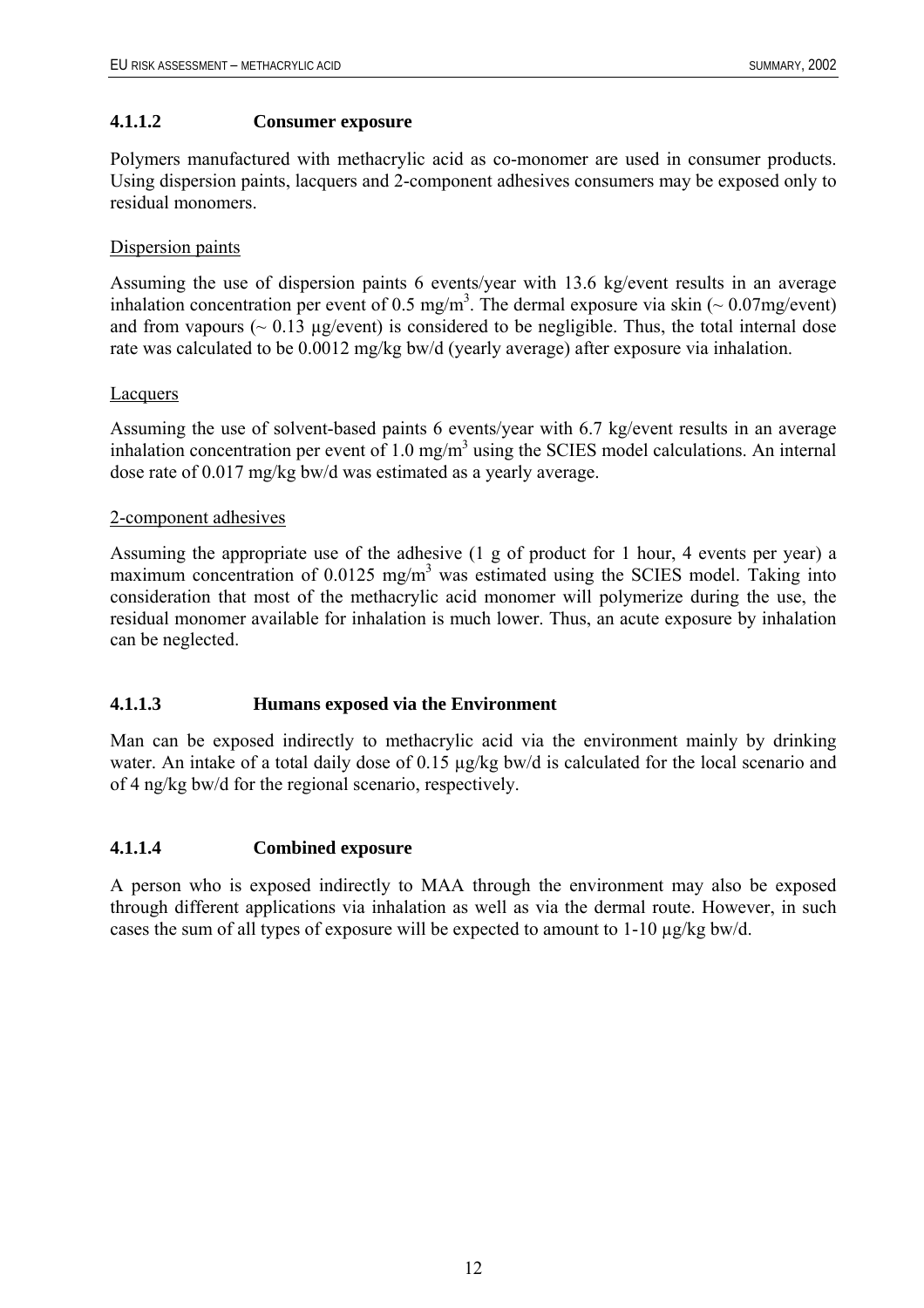#### <span id="page-18-0"></span>**4.1.2 Effects Assessment**

Methacrylic acid (MAA) is rapidly absorbed in rats after oral and inhalation administration. In an inhalation study deposition efficiency of 95% was measured in the surgically isolated upper respiratory tract of anaesthetised rats. However, the degree of penetration to underlying cells could not be derived from this experiment. There are no studies which specifically address the metabolism of exogenously applied methacrylic acid.

Human data on acute toxicity of MAA are not available. The main clinical sign in animal tests on acute toxicity of methacrylic acid is severe irritancy at the site of contact. The substance exhibits a potent chemical reactivity at the site of application. Oral  $LD_{50}$  values of 1,320-2,260 mg/kg for rats and a dermal  $LD_{50}$  value between 500 and 1,000 mg/kg for rabbits were determined. On the basis of these acute toxicity data, methacrylic acid will be labelled with "R 21/22 (Harmful in contact with skin and if swallowed)".

Human data on local irritation or corrosion caused by methacrylic acid are not available. The substance causes adverse effects at the site of application, depending on the concentration and frequency or time of exposure. The undiluted acid causes skin and eye corrosion and respiratory tract lesions and will therefore be classified "C, Corrosive" and labelled as "R 35, Causes severe burns".

Methacrylic acid is not sensitising as demonstrated by human experience and by animal tests.

The main effect of methacrylic acid identified in subchronic animal studies is irritation/corrosivity at the site of contact. In repeated dose inhalation studies the relevant toxic effect was irritation of the nasal mucosa. Rhinitis was observed in rats  $>$ 20 ppm (71.4 mg/m<sup>3</sup>) and mice at 300 ppm (1,071) mg/m³) when animals were exposed for 90 days. Additionally, in mice degenerative lesions of the olfactory epithelium occurred at doses from 100 ppm  $(357 \text{ mg/m}^3)$ . A NOAEL for the local effects of 20 ppm  $(71.4 \text{ mg/m}^3)$  was derived from a study in mice. MAA reduced body growth in mice at 300 ppm. The NOAEC for systemic toxic effects was identified to be 100 ppm in mice and 300 ppm in rats. Toxic effects after dermal or oral application routes are unknown. Due to the very low systemic availability of methacrylic acid, and the assessed exposure scenario for the consumer, there is no cause for concern on systemic toxic effects.

Methacrylic acid is negative in a bacterial gene mutation test. Further testing on methacrylic acid is lacking. However, taking into consideration the data on the structurally related substance methyl methacrylate (methyl ester of methacrylic acid) - which indicate that this substance does not express a genotoxic potential *in vivo* - there is no need for further testing.

No cancer studies on methacrylic acid are available. Focal hyperplasia of the respiratory epithelium or lymphatic hyperplasia of mandibular lymph nodes as seen in the 90-day inhalation study were not interpreted as a preneoplastic lesion; this lesions were considered to represent reactive or inflammatory processes to the irritant effect of the test substance. With respect to methyl methacrylate data, there is no concern on carcinogenic properties of methacrylic acid.

There are no data on reproductive toxicity of methacrylic acid. However, data from studies concerning the methyl ester of methacrylic acid can be taken into consideration as an alternative due to a rapid ester cleavage. On the basis of these findings, there is no concern in relation to reproductive toxicity.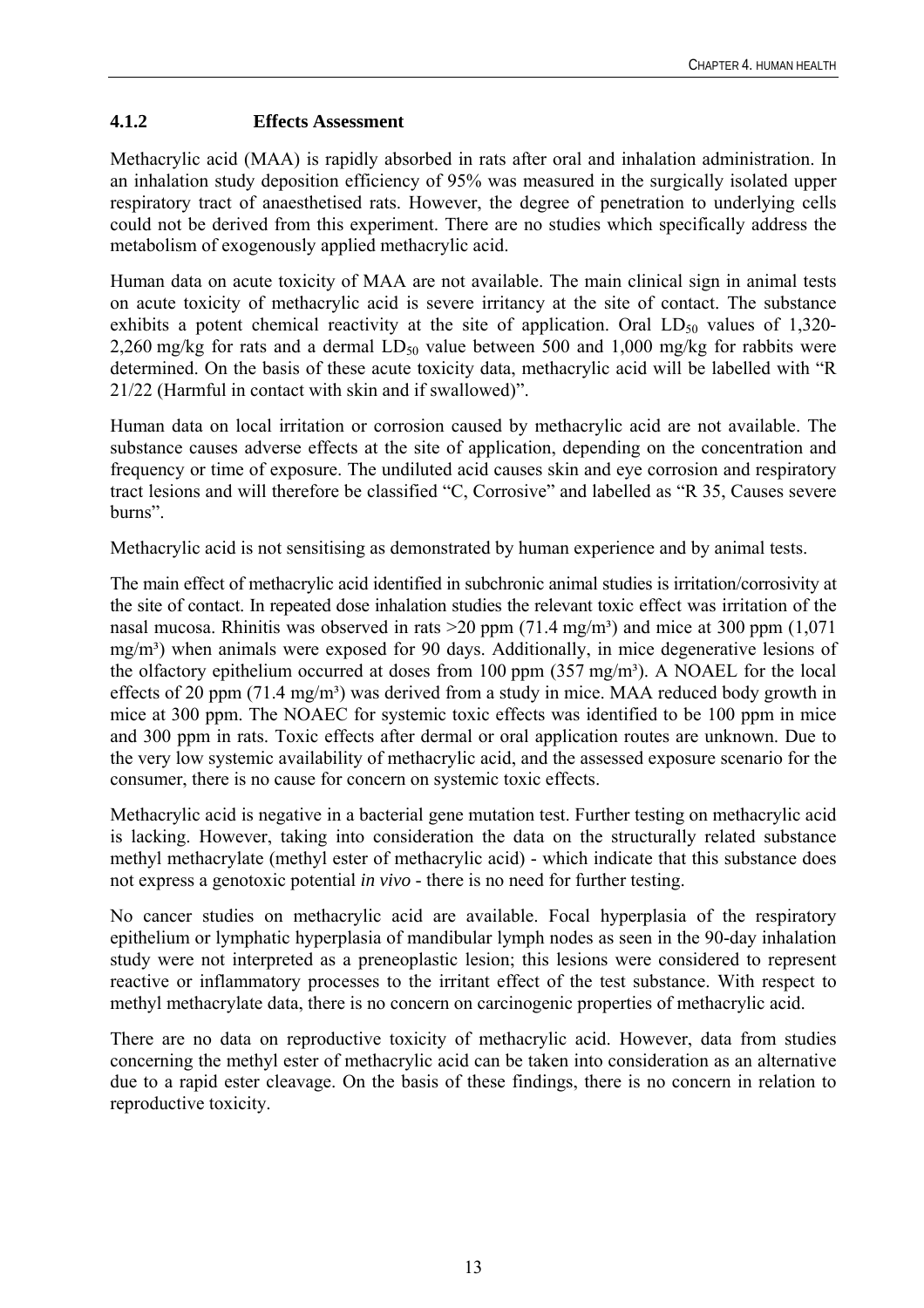#### <span id="page-19-0"></span>**4.1.3 Risk Characterisation**

#### **4.1.3.1 Workers**

For the purpose of the risk assessment it is assumed that inhalation of vapour and skin exposure are the main routes of exposure.

This summary concentrates on the main points of concern with regard to the risk characterisation at workplaces.

#### Irritation/Corrosivity

#### *Inhalation*

A threshold for acute respiratory irritation is not described. With reference to the passage on repeated dose toxicity, it is anticipated, that the respiratory tract irritation threshold for single (8 h) exposure does not significantly differ from that for repeated (8 h) exposure. This consideration implies that the chronic irritation threshold of slightly below 20 ppm  $(72 \text{ mg/m}^3)$ (see "Repeated dose toxicity") may be used for the assessment of single (8 h) exposure as well. Experimental data concerning different exposure duration per day are not available. As a pragmatic, but cautious approach, it is assumed that the irritation threshold of about 20 ppm is also appropriate to assess short-term  $(\leq 8 \text{ h})$  exposure.

In addition to the critical scenarios due to chronic inhalation exposure data on short-term exposure in the chemical industry (MOS: 3.1) and the (intermittent) use of adhesives in the skilled trade sector (MOS: > 2) are evaluated as being of (weak) concern (**conclusion (iii)**).

#### Repeated dose toxicity

#### *Inhalation (local effects)*

Vapours of methacrylic acid are irritant to the upper respiratory tract. The assessment of local irritation potency particularly relies on the findings of the 90-day rat and mice inhalation studies.

A NAEC for both species slightly below 20 ppm  $(72 \text{ mg/m}^3)$  is assumed as a basis for occupational risk considerations.

For chronic risk assessment it may be assumed that the nasal irritation threshold for methacrylic acid will not substantially change with longer duration of exposure.

The main problem in methacrylic acid risk assessment is species extrapolation from rodents to humans. Rodents show a nasal anatomy and respiratory physiology different from man. These species differences will influence toxicokinetics of substances in the upper respiratory tract.

A CFD/PBPK model was constructed for interspecies (rat, mouse, humans) extrapolation of methacrylic acid tissue dose in the olfactory region of the nasal cavity. However, this model is not considered valid enough to account quantitatively for potential interspecies variation. Thus, for the time being, it is proposed to rely occupational risk assessment for methacrylic acid on the experimental results in the animal tests.

In conclusion, occupational risk assessment is based on an anticipated human NAEC of about 20 ppm  $(72 \text{ mg/m}^3)$ .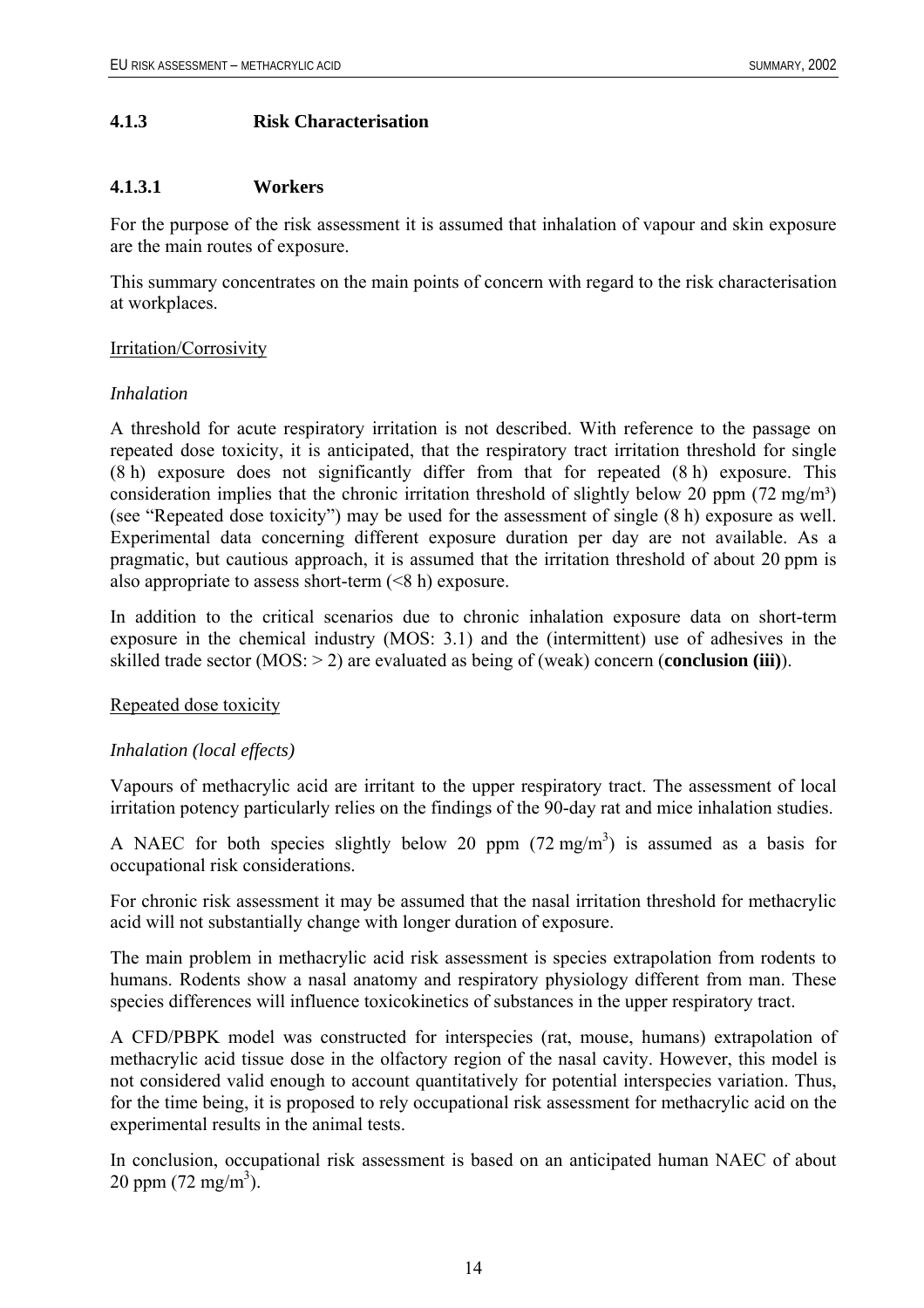<span id="page-20-0"></span>For the different exposure scenarios MOS values from 2 to 144 (lowest and highest value) are calculated. Principally, for MOS values below 1 (the exposure level exceeds the anticipated human NAEC) chronic respiratory irritation is anticipated to occur. For methacrylic acid, there are no scenarios with MOS values lower than 1. However, because of remaining uncertainties concerning the human dose-response relationship (no clear-cut experimental NOAEC, no chronic toxicity data, limited validity of the PBPK model) exposure scenarios including a MOS range of up to about 2 to 3 are considered of concern (**conclusion (iii)**).

| Area of production and use                                            | <b>Irritation/Corrosivity</b><br>(inhal.) | Repeated dose toxicity<br>local, inhal., MOS - conclusion |  |
|-----------------------------------------------------------------------|-------------------------------------------|-----------------------------------------------------------|--|
| Chemical industry                                                     |                                           |                                                           |  |
| (1) Production and further processing as a<br>chemical intermediate   | iii                                       | ii                                                        |  |
| (2) Manufacture of adhesives                                          | ii                                        | ii                                                        |  |
| Industrial area                                                       |                                           |                                                           |  |
| (3) Manufacture of adhesives<br>(a)<br>with LEV<br>(b)<br>without LEV | ii<br>iii                                 | ii<br>$2 - 8$ iii                                         |  |
| (4) Use of adhesives<br>(a)<br>with LEV<br>(b)<br>without LEV         | ii<br>iii                                 | ii<br>2 iii                                               |  |
| <b>Skilled trade</b>                                                  |                                           |                                                           |  |
| (5a,b) Use of adhesives                                               | iii                                       | ii                                                        |  |

**Table 4.2** Results of the occupational risk assessment

**Conclusion (iii)**: There is a need for limiting the risks; risk reduction measures which are being applied shall be taken into account

#### **4.1.3.2 Consumers**

#### Repeated dose toxicity

Following the exposure assessment, the consumer may be exposed to MAA via inhalation, whereas oral and dermal exposure can be neglected. The described human exposure scenarios (dispersion paints, lacquers and 2-component adhesives) do not represent real chronic scenarios. The NOAEC for local effects of 20 ppm  $(71.4 \text{ mg/m}^3)$  used for the margin of safety is derived from a 90-day inhalation study in mice. Because MAA acts primarily at the nasal cavity, systemic effects have not been considered. Taking into account the worst-case exposure scenarios (no real chronic exposure) the margin of safety is judged to be sufficient **(conclusion (ii))**.

#### Reproductive toxicity

Following the exposure assessment, there is no evidence for relevant exposure to methacrylic acid. There are no experimental data on reproductive toxicity of methacrylic acid available. The available data from studies with methyl methacrylate (methyl ester of methacrylic acid) did not give evidence for adverse effects on reproductive organs. Also in developmental toxicity studies with methyl methacrylate a specific teratogenic, embryo- or fetotoxic potential could not be revealed. Thus it can be concluded that there is no concern for consumers (**conclusion (ii)**).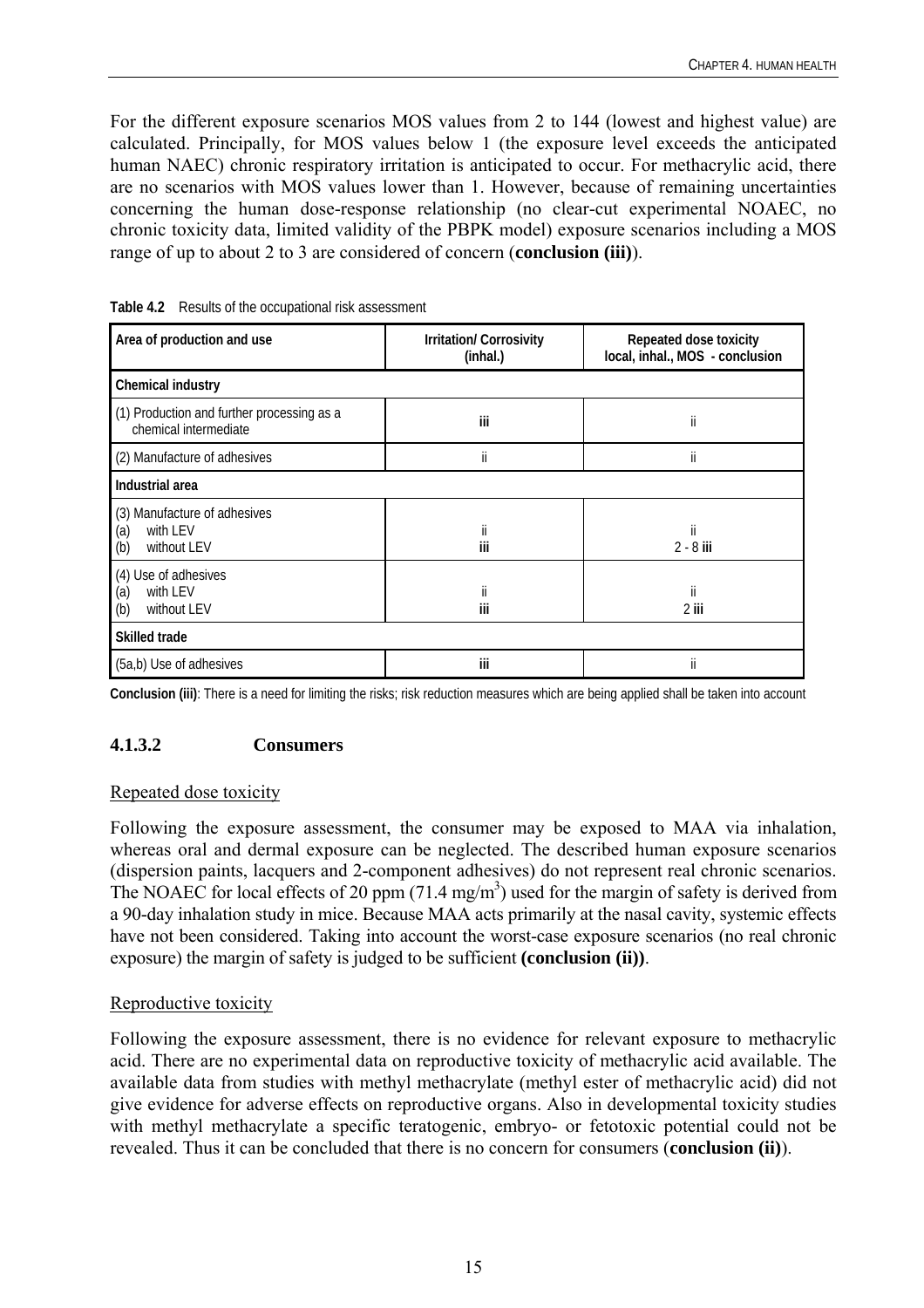#### <span id="page-21-0"></span>**4.1.3.3 Humans exposed via the environment**

#### Repeated dose toxicity

For the risk characterisation the total daily intakes for the local scenario and the regional one are compared with an oral NOAEL of 167 mg/kg bw/d which was converted from the NOAEC for systemic effects (100 ppm; 0.357 mg/l) from the 90-day inhalation mouse study. The margins of safety expressed by the magnitude between the calculated exposures and the NOAEL is considered to be sufficient for both scenarios. Thus, the substance is of no concern in relation to indirect exposure via the environment (**conclusion (ii)**).

#### Reproductive toxicity

Following the exposure assessment, there is no evidence for relevant exposure to methacrylic acid. There are no experimental data on reproductive toxicity of methacrylic acid available. The available data from studies with methyl methacrylate (methyl ester of methacrylic acid) did not give evidence for adverse effects on reproductive organs. Also in developmental toxicity studies with methyl methacrylate a specific teratogenic, embryo- or fetotoxic potential could not be revealed. Thus it can be concluded that there is no concern in relation to indirect exposure via the environment (**conclusion (ii)**).

#### **4.1.3.4 Combined exposure**

Taking into account the sum of all types of exposure the combined exposure was estimated to amount to 1-10 µg/kg bw/d.

The margin of safety expressed by the magnitude between the estimated exposure and the NOAEL is very low. Thus, the substance is considered of no concern in relation to combined exposure (**conclusion (ii)**).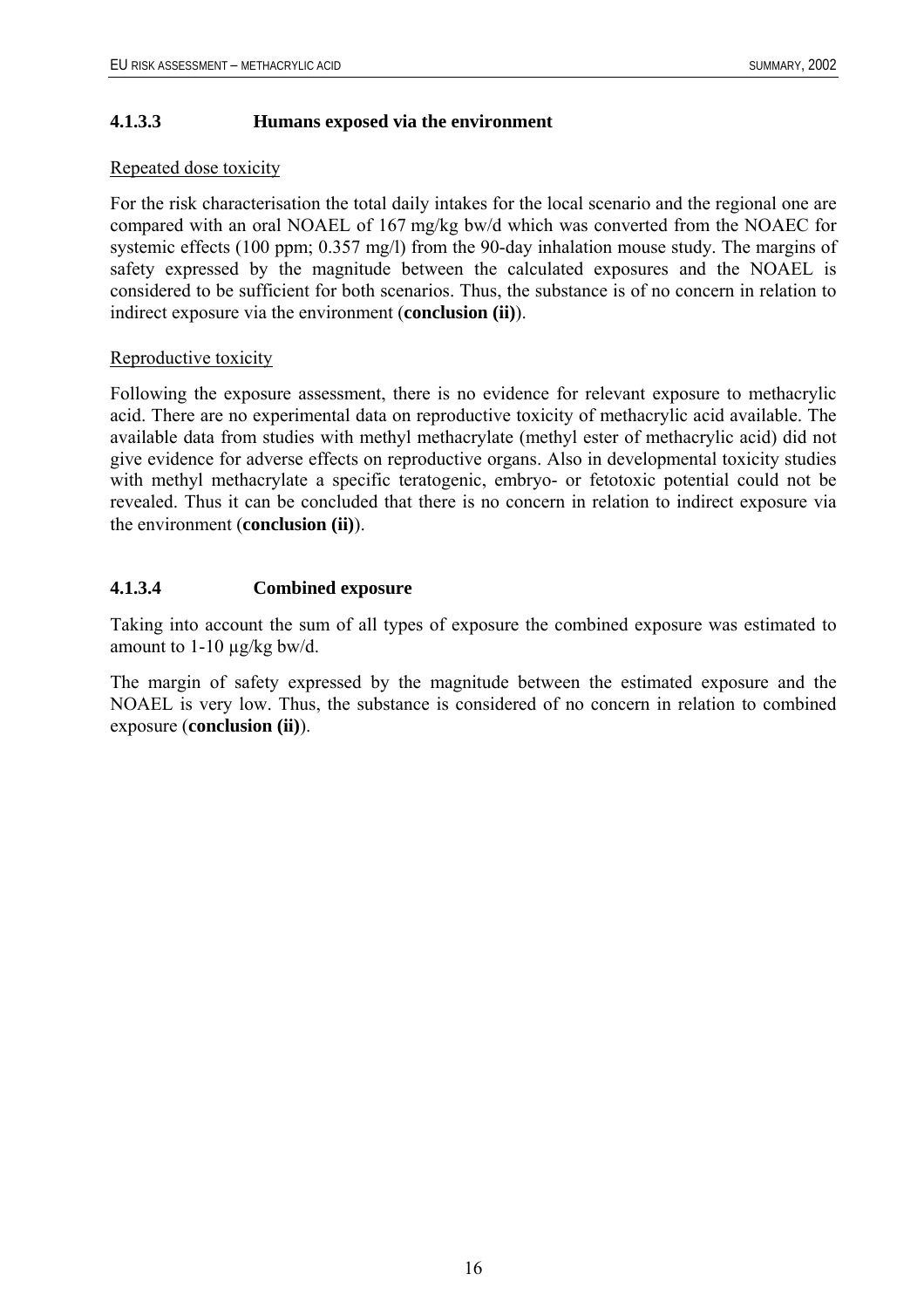# <span id="page-22-0"></span>**5 RESULTS**

## **5.1 ENVIRONMENT**

**Conclusion (ii)** There is at present no need for further information and/or testing and for risk reduction measures beyond those which are being applied already.

This conclusion applies to all environmental spheres regarded for the production and processing of methacrylic acid and the use of polymeric products made from methacrylic acid.

**Conclusion (iii)** There is a need for limiting the risks; risk reduction measures which are already being applied shall be taken into account.

This conclusion is reached because of concerns for effects on the aquatic ecosystem as a consequence of exposure arising from the use of acrylate based grouting agents.

During the use of a grouting agent containing hydroxyethylmethacrylate high concentrations of methacrylic acid are released via the drainage water. The exposure assessment was based on measured concentration at a tunnel construction site. A quantitative extrapolation to other construction sites seems not possible, but similar conditions might be anticipated. Data improvement is not the proposed option, because an environmentally safe handling of the grouting agent has to be achieved independent of the local circumstances. Therefore, risk reduction measures at Community level are recommended.

#### **5.2 HUMAN HEALTH**

#### **5.2.1 Human health (toxicity)**

Workers

**Conclusion (iii)** There is a need for limiting the risks; risk reduction measures which are already being applied shall be taken into account.

This conclusion is reached because of

- concerns for respiratory tract irritation as a consequence of short term inhalation exposure arising from the production, further processing as a chemical intermediate in the chemical industry, the manufacture of adhesives in the industrial area and the industrial and skilled trade use of adhesives,
- concerns for local respiratory effects as a consequence of repeated inhalation exposure arising from manufacture and use of adhesives.